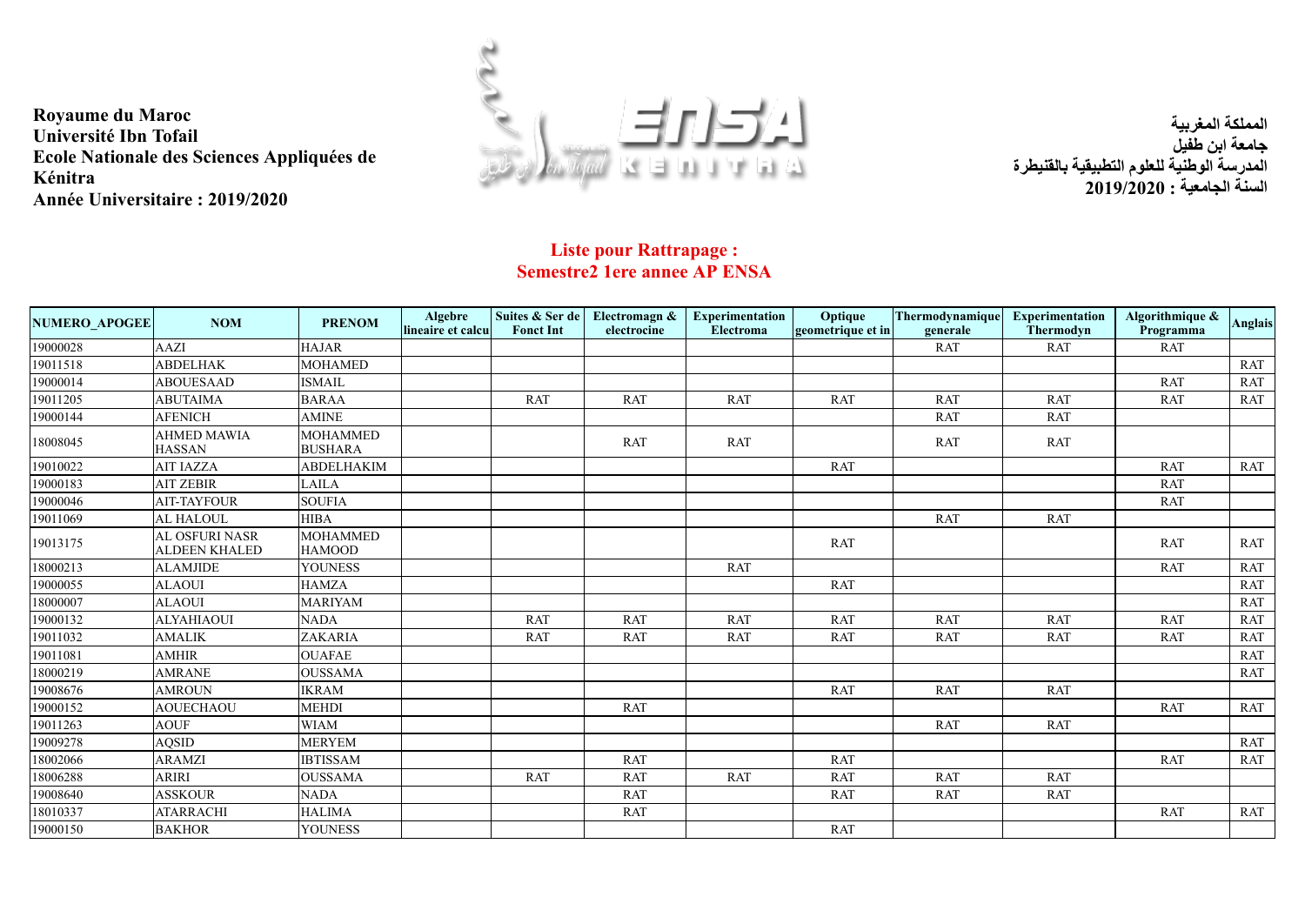| NUMERO_APOGEE | <b>NOM</b>                                | <b>PRENOM</b>                    | <b>Algebre</b><br>lineaire et calcu | <b>Fonct Int</b> | Suites & Ser de Electromagn &<br>electrocine | <b>Experimentation</b><br>Electroma | Optique<br>geometrique et in | Thermodynamique<br>generale | Experimentation<br>Thermodyn | Algorithmique &<br>Programma | <b>Anglais</b>              |
|---------------|-------------------------------------------|----------------------------------|-------------------------------------|------------------|----------------------------------------------|-------------------------------------|------------------------------|-----------------------------|------------------------------|------------------------------|-----------------------------|
| 19012020      | <b>BALBONE</b>                            | <b>TOUSMA</b><br><b>FATIMATA</b> |                                     |                  |                                              |                                     |                              |                             |                              | <b>RAT</b>                   |                             |
| 19000105      | <b>BAZZAOUI</b>                           | <b>MOSTAPHA</b>                  |                                     |                  |                                              |                                     |                              |                             |                              | <b>RAT</b>                   | RAT                         |
| 19009138      | <b>BENJHA</b>                             | <b>RIHAB</b>                     |                                     |                  |                                              |                                     |                              | RAT                         | <b>RAT</b>                   | <b>RAT</b>                   | RAT                         |
| 19000153      | <b>BENLAATMANIA</b>                       | YOUSSEF                          |                                     |                  |                                              |                                     | <b>RAT</b>                   |                             |                              |                              |                             |
| 19008682      | <b>BENSAR</b>                             | YASSER                           |                                     |                  |                                              |                                     |                              | RAT                         | RAT                          |                              | RAT                         |
| 18000003      | <b>BENSHABA</b>                           | <b>YOUNES</b>                    |                                     | RAT              | RAT                                          | RAT                                 | RAT                          | <b>RAT</b>                  | <b>RAT</b>                   | <b>RAT</b>                   | RAT                         |
| 18009626      | <b>BILLE</b>                              | <b>FATMA</b><br><b>AHMEDOU</b>   |                                     |                  |                                              |                                     |                              |                             |                              |                              | RAT                         |
| 19007041      | <b>BOUALILA</b>                           | <b>ILYAS</b>                     |                                     |                  |                                              |                                     |                              | RAT                         | <b>RAT</b>                   |                              |                             |
| 19008638      | <b>BOUCHAMA</b>                           | <b>AMINE</b>                     |                                     |                  |                                              |                                     |                              |                             |                              | RAT                          | RAT                         |
| 19008683      | <b>BOUKTIB</b>                            | <b>HAITAM</b>                    |                                     |                  |                                              |                                     |                              |                             |                              | <b>RAT</b>                   |                             |
| 18000086      | <b>BOUMMOUSS</b>                          | <b>HANAE</b>                     |                                     | <b>RAT</b>       | RAT                                          | <b>RAT</b>                          | RAT                          | <b>RAT</b>                  | RAT                          | <b>RAT</b>                   | RAT                         |
| 19000151      | <b>BOUNASSEH</b>                          | <b>ABDESSAMAD</b>                |                                     |                  |                                              |                                     |                              | <b>RAT</b>                  | <b>RAT</b>                   |                              |                             |
| 19010849      | <b>CHALHAOUI</b>                          | <b>MOUAD</b>                     |                                     |                  |                                              |                                     |                              |                             |                              |                              | RAT                         |
| 19000131      | <b>CHAMSSI</b>                            | <b>MARIAME</b>                   |                                     |                  |                                              |                                     |                              | <b>RAT</b>                  | <b>RAT</b>                   | <b>RAT</b>                   | RAT                         |
| 19000156      | <b>CHATIR</b>                             | <b>OUSSAMA</b>                   |                                     |                  |                                              |                                     |                              |                             |                              | <b>RAT</b>                   | RAT                         |
| 19007026      | СНЕКНАСНКНА                               | <b>MONCIF</b>                    |                                     | RAT              | RAT                                          | <b>RAT</b>                          | RAT                          | <b>RAT</b>                  | <b>RAT</b>                   | <b>RAT</b>                   | RAT                         |
| 19011086      | <b>CHEMRIH</b>                            | <b>YASSINE</b>                   |                                     |                  |                                              |                                     |                              |                             |                              | <b>RAT</b>                   | RAT                         |
| 18007980      | <b>CHIYAT</b>                             | <b>HANAN</b>                     |                                     |                  |                                              |                                     |                              |                             |                              | <b>RAT</b>                   |                             |
| 19000044      | <b>DAHBI</b>                              | <b>OUALID</b>                    |                                     |                  |                                              |                                     |                              |                             |                              |                              | RAT                         |
| 19000177      | <b>DAIBAZI</b>                            | <b>ASMAE</b>                     |                                     |                  |                                              |                                     |                              |                             |                              | <b>RAT</b>                   |                             |
| 19000134      | <b>DIAE ARRAHMANE EL</b><br><b>KADILI</b> | <b>DIAE</b><br><b>ARRAHMANE</b>  |                                     |                  |                                              |                                     |                              |                             |                              |                              | RAT                         |
| 18006894      | <b>ED-DAOUY</b>                           | <b>MOHAMED</b>                   | RAT                                 | RAT              | <b>RAT</b>                                   | <b>RAT</b>                          | RAT                          | <b>RAT</b>                  | RAT                          | RAT                          | RAT                         |
| 19000169      | <b>EL ABASSI</b>                          | <b>MALAK</b>                     |                                     |                  |                                              |                                     |                              | <b>RAT</b>                  | RAT                          |                              |                             |
| 19011039      | <b>EL AZZAOUI</b>                         | <b>FATIMA</b>                    |                                     |                  |                                              |                                     | <b>RAT</b>                   |                             |                              |                              |                             |
| 19000167      | <b>EL HASSOUNI</b>                        | <b>MERYEM</b>                    |                                     |                  |                                              |                                     |                              |                             |                              | <b>RAT</b>                   | RAT                         |
| 19008701      | <b>EL JEBARI</b>                          | <b>AHMED</b><br><b>AYMANE</b>    | RAT                                 | RAT              | RAT                                          | RAT                                 | RAT                          | RAT                         | <b>RAT</b>                   | <b>RAT</b>                   | RAT                         |
| 19011527      | EL MARZOUKI                               | YOUSSEF                          |                                     |                  |                                              |                                     |                              |                             |                              | <b>RAT</b>                   | $\ensuremath{\mathsf{RAT}}$ |
| 19000172      | <b>EL MOUFID</b>                          | <b>HIBA</b>                      |                                     |                  |                                              |                                     |                              |                             |                              | <b>RAT</b>                   | RAT                         |
| 19000074      | <b>EL QABLI</b>                           | <b>FIRDAOUSSE</b>                |                                     |                  |                                              |                                     |                              | <b>RAT</b>                  | RAT                          | <b>RAT</b>                   |                             |
| 19000115      | <b>ELASSALI</b>                           | <b>SOULAIMANE</b>                |                                     |                  |                                              |                                     |                              |                             |                              |                              | RAT                         |
| 18000224      | ELBAGHAZZAOUI                             | <b>OUSSAMA</b>                   |                                     |                  |                                              |                                     |                              |                             |                              |                              | RAT                         |
| 19011119      | <b>ENAGRE</b>                             | <b>FATIMA ZAHRA</b>              |                                     |                  |                                              |                                     |                              |                             |                              | <b>RAT</b>                   | RAT                         |
| 19000128      | <b>ENNAJI</b>                             | <b>OMAR</b>                      |                                     |                  |                                              |                                     |                              |                             |                              |                              | RAT                         |
| 19000187      | <b>ERRGUIBI</b>                           | <b>KHAWLA</b>                    |                                     |                  |                                              |                                     | RAT                          |                             |                              | RAT                          | RAT                         |
| 19011118      | <b>ESSABYR</b>                            | <b>MAHA</b>                      |                                     | RAT              |                                              |                                     |                              | <b>RAT</b>                  | <b>RAT</b>                   |                              | RAT                         |
| 18000200      | <b>ES-SOUALHI</b>                         | <b>ANAS</b>                      |                                     | RAT              | <b>RAT</b>                                   | RAT                                 | RAT                          | RAT                         | <b>RAT</b>                   | RAT                          | RAT                         |
| 18005063      | <b>FHAIL</b>                              | <b>ABDELOUAHAD</b>               |                                     |                  |                                              |                                     |                              |                             |                              |                              | RAT                         |
| 19015218      | <b>GNANGUESSIM</b>                        | <b>DISKOUNA</b><br>JOHN          |                                     |                  |                                              |                                     |                              |                             |                              |                              | RAT                         |
| 18010408      | <b>GOMES DE BARROS</b>                    | <b>BENJAMIM</b><br><b>MIGUEL</b> |                                     |                  | RAT                                          | RAT                                 | RAT                          | RAT                         | RAT                          |                              |                             |
| 19000024      | <b>GUEDNAOUI</b>                          | <b>KHALIL</b>                    |                                     |                  |                                              |                                     |                              |                             |                              |                              | RAT                         |
| 19000092      | <b>GUELLAL</b>                            | <b>ADNANE</b>                    |                                     |                  |                                              |                                     |                              |                             |                              | RAT                          | RAT                         |